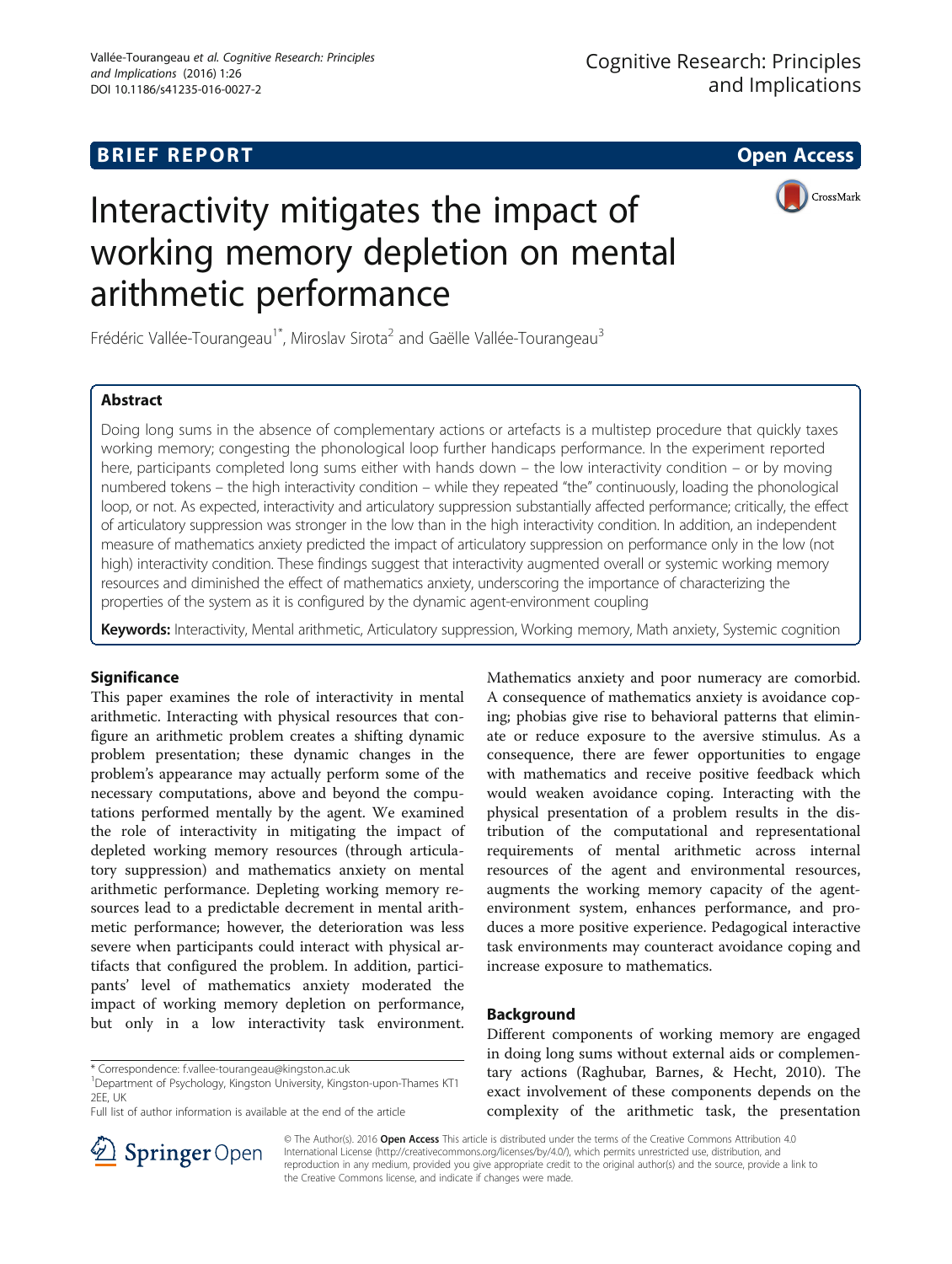format and modality of presentation, as well as the agent's level of mathematical competence (DeStefano & LeFevre, [2004](#page-7-0)). Take the task of adding a long series of single digit numbers presented visually all at once in a random pattern. Calculating the correct answer requires temporary storage and executive skills: interim totals are calculated and rehearsed sub-vocally, numbers tagged as having been added, others tagged as not, attention allocated to certain areas of the visual presentation or switched to others to identify what number or the easiest number to add next, and arithmetic knowledge retrieved from long-term memory to facilitate the identification of congenial subtotals. It is no surprise that loading the phonological loop in dual-task paradigms interferes with mental arithmetic that requires counting (Fürst & Hitch, [2000;](#page-7-0) Logie, Gilhooly, & Wynn, [1994\)](#page-7-0).

### Complementary actions and interactivity

The role of working memory in mental arithmetic is traditionally established with an experimental procedure that limits or prevents participants from modifying the problem presentation in working out an answer. In order to create an unadulterated window onto the processes implicated in mental arithmetic and to permit the clinical precision of their segmentation, simple problems devoid of content are presented in a manner that cannot be modified by the agent. However, once released from the confines of the cognitive psychologist's laboratory, mental arithmetic is often situated (Lave, [1988](#page-7-0)) and naturally supported by a range of complementary actions, such as pointing, which is used to guide attention and bind elements in a functional sequence (Carlson, Avraamides, Cary, & Strasberg, [2007](#page-7-0); Kirsh, [1995](#page-7-0)). Gesturing can also facilitate and speed up the processing of information. Using a dual-task paradigm, Goldin-Meadow, Nusbaum, Kelly, and Wagner ([2001](#page-7-0)) showed that participants perform better at a secondary memory task when gesturing while explaining how they solved a math problem (the primary task). Thus, gesturing appears to free up cognitive resources.

Imagine, again, adding a long series of single digit numbers, however, this time, the numbers do not configure a static visual presentation, but rather adorn the face of wooden tokens creating a malleable physical configuration which participants can modify as they work on the problem. The calculation unfolds along a spatiotemporal itinerary wrought by the agent's actions. These actions modify the problem presentation and in doing so the problem is restructured: added numbers can be physically demarcated so they no longer exert attentional pull, and congenial interim totals (for example,  $8 + 7$ ) are identified and physically segregated, which shifts the affordances of what to do next and guides the agent to identify complementary subtotals (for example, 9 + 6) that interlock to create easy-to-remember provisional sums (for example, 30), to improve efficiency and reduce error. The reconfiguration of the problem guides, in part, the allocation of attentional resources and strategy selection (Vallée-Tourangeau, [2013\)](#page-7-0); dynamic changes in the problem's appearance may actually perform some of the necessary computations, above and beyond the computations performed mentally by the agent (see Rumelhart, Smolensky, McClelland, & Hinton, [1986](#page-7-0)). Interactivity creates an agent-environment system. On the one hand, interactivity reduces the demands on the agent's working memory resources, but on the other, the system's overall working memory resources are augmented.

# The present experiment

The present experiment employed a dual-task procedure to explore the impact of articulatory suppression in a mental arithmetic task. The task involved adding 11 single digit numbers presented either as a static configuration (a low interactivity condition) or as a set of number tokens that could be manipulated in calculating the answer (a high interactivity condition). Participants completed the task either with articulatory suppression—by repeating aloud "the" continuously—or without. Past research findings led us to expect poorer performance with articulatory suppression, but better performance with interactivity. We hypothesized that if interactivity transforms and augments the working memory resources of the agent-environment system, the impact of articulatory suppression on performance should be mitigated in the high interactivity condition, such as to result in an interaction between the two factors. Specifically, the performance advantage conferred by a high degree of interactivity should be greater with articulatory suppression than without.

Furthermore, we hypothesized a specific pattern of moderation effects. To this end, we profiled participants in terms of their: (i) basic arithmetic skills, (ii) level of mathematics anxiety, and (iii) executive function with an attention switching task. We used these concomitant variables to confirm that they moderate the impact of suppression on mental arithmetic, and that their impact on the low and high interactivity conditions would differ. We expected all three variables to moderate the impact of suppression primarily in the low interactivity condition; if a higher degree of interactivity augments overall or systemic working memory resources, then participants' performance would be more resilient and the moderating properties of these factors might be attenuated.

# Methods

# Participants

In exchange for course credits, 52 Kingston University psychology undergraduate and postgraduate students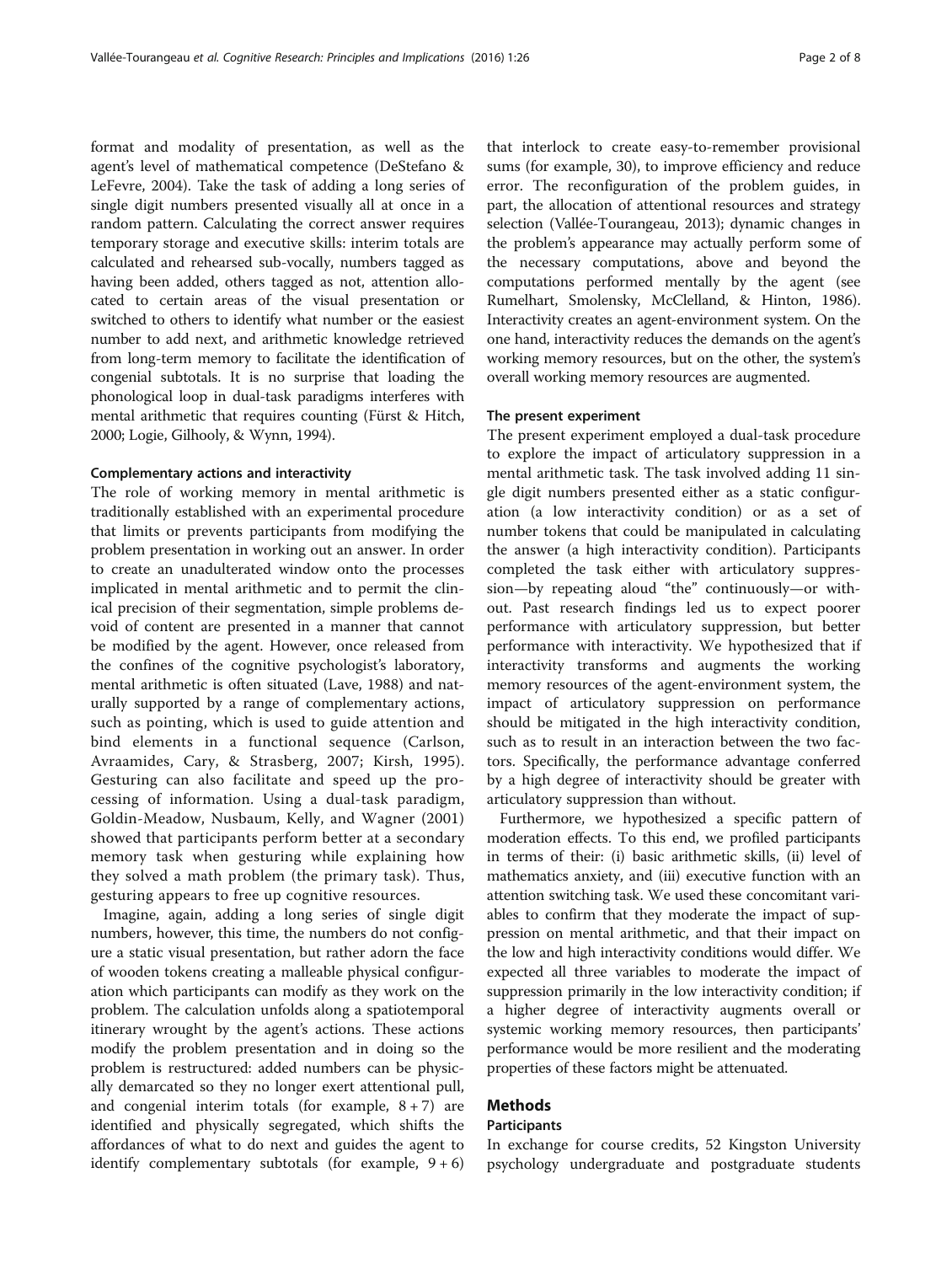(45 females) participated in the experiment ( $M_{\text{age}} = 21.8$ ,  $SD = 4.0$ ). We determined our sample size by an a priori set-up stopping rule of a sample size typically employed to detect an interactivity effect in previous experiments (for example, Allen & Vallée-Tourangeau, [2016](#page-6-0); Vallée-Tourangeau, [2013](#page-7-0)). In terms of sensitivity, such a sample size (assuming a  $2 \times 2$  repeated measures ANOVA,  $\alpha = 0.05$ , 1 –  $\beta = 0.80$ ) would enable us to detect a medium-to-small effect of  $f = 0.16$  for the main effects and a correlation of  $r = 0.23$  for the moderation effects (assuming  $\alpha = 0.05$ , 1 –  $\beta = 0.80$ , and one-tailed test).

# Materials and measures

# Arithmetic task

Participants were invited to add a series of 11 single digits. For each sum the digits were arrayed in a random cloud pattern, and were presented either on a sheet of A4 or as identically arranged wooden tokens. The sums in the low interactivity condition were presented with numbers that were 1 cm high and 0.5 cm wide, each number framed in a circle that was 2.5 cm in diameter; the tokens employed in the high interactivity condition were 2 cm in diameter and the digit inscribed on the tokens were 0.8 cm high and 0.4 cm wide. Participants were instructed to calculate the sum as quickly as they could and announce their answer to an experimenter. They did so either with their hands flat on the table top in front of them and were not allowed to use their fingers to count or point (low interactivity) or by moving the tokens about as they saw fit in producing an answer (high interactivity). Tracing paper templates of each of the sums presented in the low interactivity condition were created with holes for each number; these templates were used to arrange the spatial layout of the number tokens in the high interactivity condition. The experimenter placed a screen in front of the work surface to block the participants' view and prevent them from adding the numbers before the tokens were all positioned; once the number tokens for a given sum were placed on the work surface, the paper template was lifted, the screen was removed and participants were invited to move the tokens to solve the problem. Latencies were measured from the time the screen was lifted and participants could see the display of tokens; in the low interactivity condition latencies were measured from the time the sheet of A4 was placed in front of the participant. Experimenters used a stopwatch to measure latency to solution.

Performance on this arithmetic task was measured in terms of accuracy – percentage correct and absolute calculation error – solution latencies, and efficiency. Participants' efficiency at calculating the sums was measured as the ratio of their accuracy – percentage correct – over the resources invested in arriving at the answer. The latter was operationalized as the proportion of time taken to announce an answer out of the maximum time taken to announce an answer as indexed by the average latency of the slowest quartile. A ratio of 1 or greater indicated efficient performance, whereas a ratio below 1 indicated inefficient performance.

Participants completed a 25-item Mathematics Anxiety Scale-UK (Hunt, Clark-Carter, & Sheffield, [2011](#page-7-0)). The questionnaire invited participants to imagine how anxious they would feel in certain situations  $(1 = "not at all")$ and  $5 =$  "very much"), such as "Working out how much your shopping bill comes to".

Basic arithmetic skill Basic arithmetic skill was measured by having participants complete as many of 45 simple expressions (such as  $11 - 9 = ?$ ) as they could in a 60-second period.

The plus-minus task reported in Miyake, Friedman, Emerson, Witzki, and Howerter ([2000\)](#page-7-0) was employed to measure attention switching skills. With three different series of 30 double digit numbers, participants were instructed to add 3 to each in the first series, subtract 3 from each in the second series, and alternate between adding and subtracting 3 in the third series. The switching cost was the difference in completion time for the third series minus the average completion time for the first two.

### Procedure

Ten different sums of 11 single digits were created: none of the sums were the same and totals ranged from 57 to 80. From these, five were randomly selected and allocated to the low interactivity condition and the other five to the high interactivity condition for each participant. Participants completed these five sums twice within each level of interactivity: Once with articulatory suppression, once without. The design employed was a 2 (interactivity – low, high)  $\times$  2 (articulatory suppression – without, with) repeated measures.

The order of the four conditions for each participant was constructed as follows: one of the four conditions was randomly selected to be the first condition experienced by the participant. Once that first condition was identified, the order of the other three was determined by the following constraint: conditions with the same level of interactivity could not be presented in succession (for example, the two high interactivity conditions experienced consecutively). The first presentation of a condition with articulatory suppression was always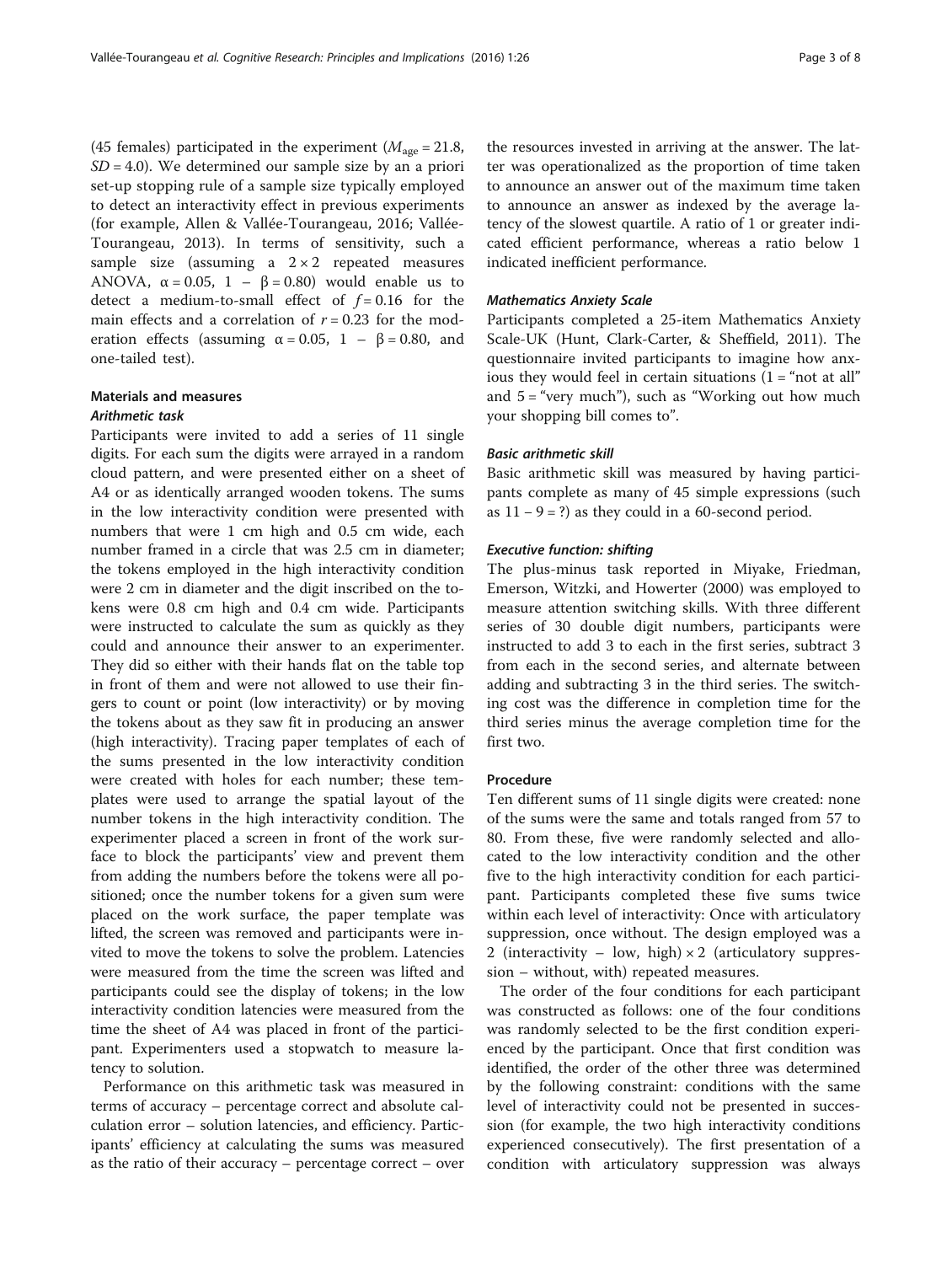<span id="page-3-0"></span>preceded by a training task during which participants were asked to write successive subtractions of 3 starting from 100 for 1 minute while continuously repeating "the". Participants experienced each interactivity condition twice: once with articulatory suppression, once without. In the articulatory suppression conditions if more than 2 seconds elapsed without participants engaging in the secondary task, they were prompted to comply with the task. Finally, the presentation of each condition was separated by the completion of one of three tasks: the basic arithmetic skill test, the Mathematics Anxiety Scale, or the attention switching task; the order of these three tasks was counterbalanced across participants. The Research Ethics Committee of Kingston University's Faculty of Arts and Social Sciences conferred a favorable opinion on the research protocol.

## Results

# Mental arithmetic performance

The mean percentages of correct additions in the four experimental conditions are reported in the top portion of Table 1. As expected, participants were better at providing correct answers in the absence of articulatory suppression; however, performance was generally better in the high interactivity condition. In addition, the decline in performance with articulatory suppression appeared steeper in the low interactivity condition. A  $2 \times 2$ repeated measures analysis of variance (ANOVA) supported these impressions: the main effect of suppression was significant,  $F(1, 51) = 60.1$ ,  $p < .001$ ,  $\eta_p^2 = .54$ , as was the main effect of interactivity,  $F(1, 51) = 13.6$ ,  $p = .001$ ,  $\eta_p^2 = .21$ ; the interaction was also significant,

and efficiency ratio for the five sums

|               | Articulatory suppression |       |       |       |  |  |
|---------------|--------------------------|-------|-------|-------|--|--|
|               | Without                  |       | With  |       |  |  |
|               | Percentage correct       |       |       |       |  |  |
| Interactivity | М                        | SD    | M     | SD    |  |  |
| Low           | 56.0%                    | 27.7% | 26.9% | 31.7% |  |  |
| High          | 63.5%                    | 28.2% | 44.6% | 29.5% |  |  |
|               | Latencies                |       |       |       |  |  |
|               | М                        | SD    | M     | SD    |  |  |
| Low           | 38.1                     | 16.4  | 41.5  | 21.2  |  |  |
| High          | 37.4                     | 14.8  | 51.2  | 27.2  |  |  |
|               | Efficiency ratio         |       |       |       |  |  |
|               | M                        | SD    | M     | SD    |  |  |
| Low           | 1.20                     | 0.99  | 0.68  | 0.95  |  |  |
| High          | 1.16                     | 0.70  | 0.99  | 0.84  |  |  |

 $F(1, 51) = 4.06$ ,  $p = .049$ ,  $\eta_p^2 = .07$ . Post-hoc *t*-tests confirmed that while accuracy was higher in the high interactivity condition than in the low interactivity condition without suppression, the difference was not significant,  $t(51) = -1.75$ ,  $p = .086$ ; in turn, in the presence of suppression, accuracy was significantly higher in the high interactivity condition than in the low interactivity condition,  $t(51) = -4.21$ ,  $p < .001$ .

# Absolute calculation error

The mean absolute calculation errors in the four conditions are plotted in Fig. 1. These data illustrate a substantial effect of suppression, with larger deviations from the correct answers recorded with suppression than without. Errors were generally smaller in the high interactivity condition and, more importantly, articulatory suppression appeared not to have as dramatic an impact on calculation accuracy in the high interactivity condition. In a  $2 \times 2$  repeated measures ANOVA the main effects of suppression,  $F(1, 51) = 36.2$ ,  $p < .001$ ,  $\eta_p^2 = .42$  and interactivity,  $F(1, 51) = 9.69$ ,  $p = .003$ ,  $\eta_p^2 = .16$ , were significant, as was the interaction,  $F(1, 51) = 6.02$ ,  $p = .018$ ,  $\eta_p^2$  = .11. Follow-up *t*-tests revealed that high interactivity yielded somewhat lower but not significantly lower absolute calculation errors than low interactivity in the absence of suppression,  $t(51) = 1.31$ ,  $p = .197$ . In turn, calculation errors were significantly lower in the high interactivity condition with articulatory suppression,  $t(51) = 3.18, p = .003.$ 

The mean solution latencies are reported in the middle portion of Table 1. In the absence of articulatory suppression, solution latencies were similar in the low and **Table 1** Mean (and SD) for the percentage correct, latency (s), high interactivity conditions. Although the participants

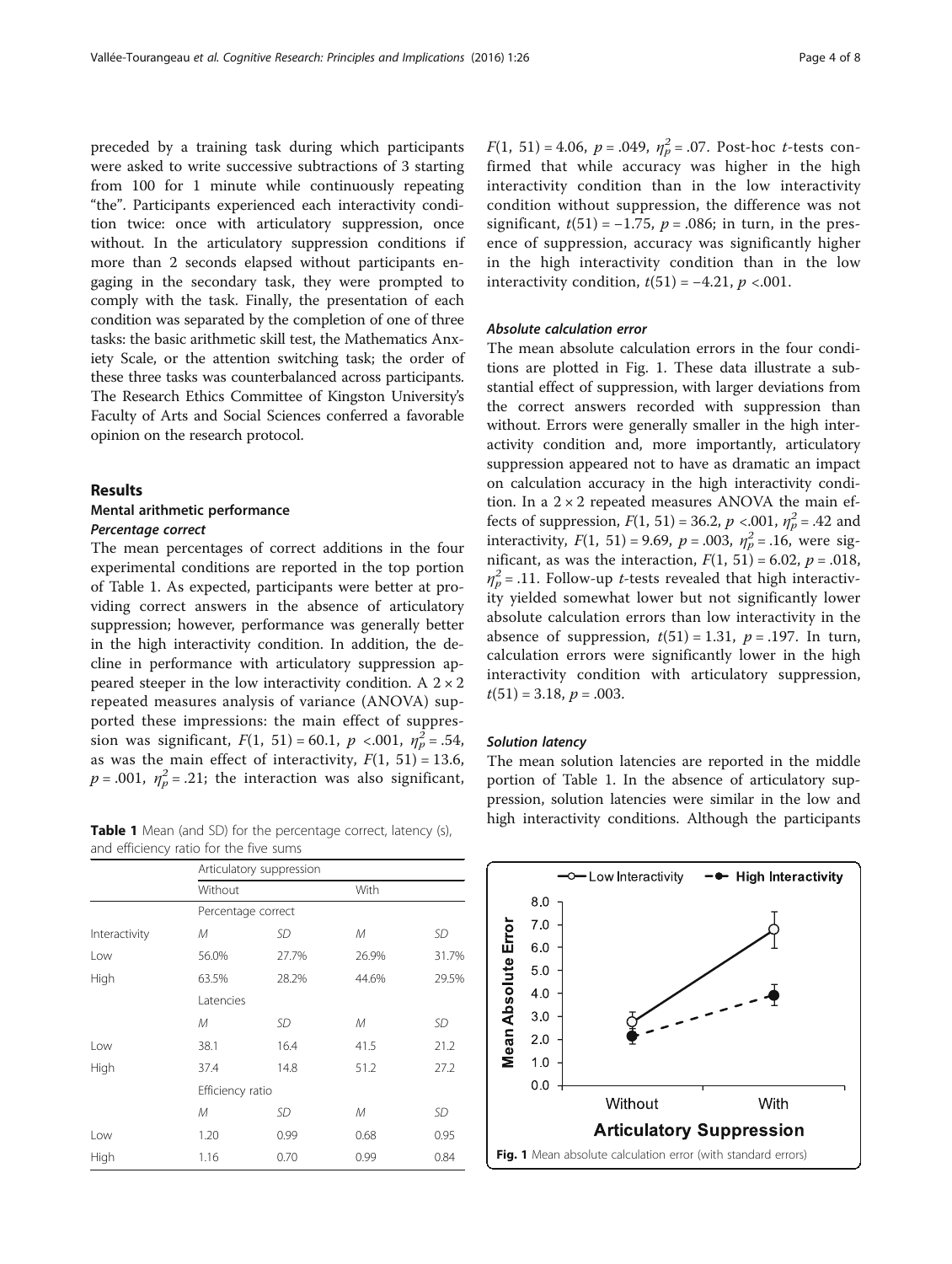were generally slower with articulatory suppression, they were slowest in the high interactivity condition. A  $2 \times 2$ repeated measures ANOVA revealed a significant main effect of suppression,  $F(1, 51) = 16.4$ ,  $p < 0.01$ ,  $\eta_p^2 = .25$ , a significant main effect of interactivity,  $F(1, 51) = 11.5$ ,  $p$  $\epsilon$ .001,  $\eta_p^2$  = .19, as well as a significant interaction,  $F(1, 1)$ 51) = 18.6, p <.001,  $\eta_p^2$  = .27. In light of the significant interaction, subsequent  $t$  tests confirmed that latencies were similar in the two interactivity conditions in the absence of suppression,  $t(51) = 0.51$ ,  $p = .613$ , but were significantly slower in the high interactivity condition,  $t(51) = -4.69, p < 0.001$ .

The mean efficiency ratios are reported in the bottom portion of Table [1](#page-3-0): participants were much more efficient in the absence of articulatory suppression, and efficiency declined sharply with suppression. However, in the high interactivity condition, participants' efficiency ratio remained good even with articulatory suppression. A 2 × 2 repeated measures ANOVA supported these impressions: the main effect of suppression was significant,  $F(1, 51) = 32.8, p < .001, \eta_p^2 = .39$ , but the main effect of interactivity was not,  $F(1, 51) = 2.61$ ,  $p = .113$ ,  $\eta_p^2 = .05$ ; however, the interaction between suppression and level of interactivity was significant,  $F(1, 51) = 7.47$ ,  $p = .009$ ,  $\eta_p^2$  = .13. Post-hoc t tests indicated that participants' efficiency at completing the task was not influenced by interactivity in the absence of suppression,  $t(51) = 0.43$ ,  $p = .666$ ; however, participants were significantly more efficient completing the sums in the high interactivity condition with articulatory suppression,  $t(51) = -2.91$ ,  $p = .005$ .

# Moderators of the impact of suppression on calculation error

To test our moderation hypotheses we conducted a moderation analysis for within-subject design using ordinary least square regression with difference scores, as proposed by Judd, Kenny, and McClelland [\(2001\)](#page-7-0). This was a preferred solution for the current experiment with a sample size that is not optimal for a multilevel modelling. Judd et al. ([2001](#page-7-0)) suggested that the moderation in within-subject designs occurs when a concomitant variable (for example, basic arithmetic skill, math anxiety level) predicts differences in performance between two conditions. Thus we determined how these variables moderated the difference in performance with and without articulatory suppression within each level of interactivity, and then by collapsing the level of interactivity. Table 2 reports the correlations between each of the concomitant variables and the difference in absolute calculation errors between the condition with articulatory suppression and the condition without, when

|  |                                                            |  |  | <b>Table 2</b> Correlation between increase in absolute calculation |
|--|------------------------------------------------------------|--|--|---------------------------------------------------------------------|
|  | error with suppression and the three concomitant variables |  |  |                                                                     |

|               | Interactivity condition |        | Overall  |
|---------------|-------------------------|--------|----------|
|               | Low                     | High   |          |
| BAS           | $-28*$                  | $-.27$ | $-.37**$ |
| <b>MAS</b>    | $41***$                 | .01    | $.34*$   |
| <b>SWITCH</b> | $-.01$                  | .04    | .01      |

BAS basic arithmetic skill, MAS Mathematics Anxiety Scale, SWITCH attention switching score. \*p <.05, \*\*p <.01

interactivity level is low and high, and when collapsing over the two levels of interactivity  $(df = 50$  for all correlation coefficients).

# **Basic arithmetic skill**

Overall, the increase in absolute calculation error when collapsing across interactivity conditions was moderated by basic arithmetic skills,  $r = -.37$ ,  $p = .007$ ; that is, the higher the participants' arithmetic skill, the smaller the increase in calculation error with articulatory suppression. This relationship was observed in both the low,  $r = -0.28$ ,  $p = .042$ , and high interactivity condition,  $r = -.27$ , p = .056; the difference in the magnitude of the correlations between the two interactivity conditions was not significant,  $Z = 0.053$ ,  $p = .957$ .

When collapsing the data over both interactivity conditions, levels of mathematic anxiety moderated the impact of articulatory suppression,  $r = .34$ ,  $p = .014$ ; that is, the higher the level of math anxiety, the higher the increase in calculation error with articulatory suppression. However, this overall pattern obscures a more interesting pattern across levels of interactivity. Thus, in the low interactivity condition math anxiety was a significant moderator of the increase in error with suppression,  $r = .41$ ,  $p = .003$ , but not in the high interactivity condition,  $r = .01$ ,  $p = .951$ ; the correlation was significantly more positive in the low interactivity than in the high interactivity condition,  $Z = 2.107$ ,  $p = .035$ .

As the correlation coefficients reported in the bottom row of Table 2 indicate, scores on the attention switching test did not moderate the increase in calculation error with articulatory suppression.

# **Discussion**

This experiment explored how interactivity could mitigate the impact of a reduction in working memory resources through articulatory suppression on mental arithmetic performance. While mental arithmetic performance was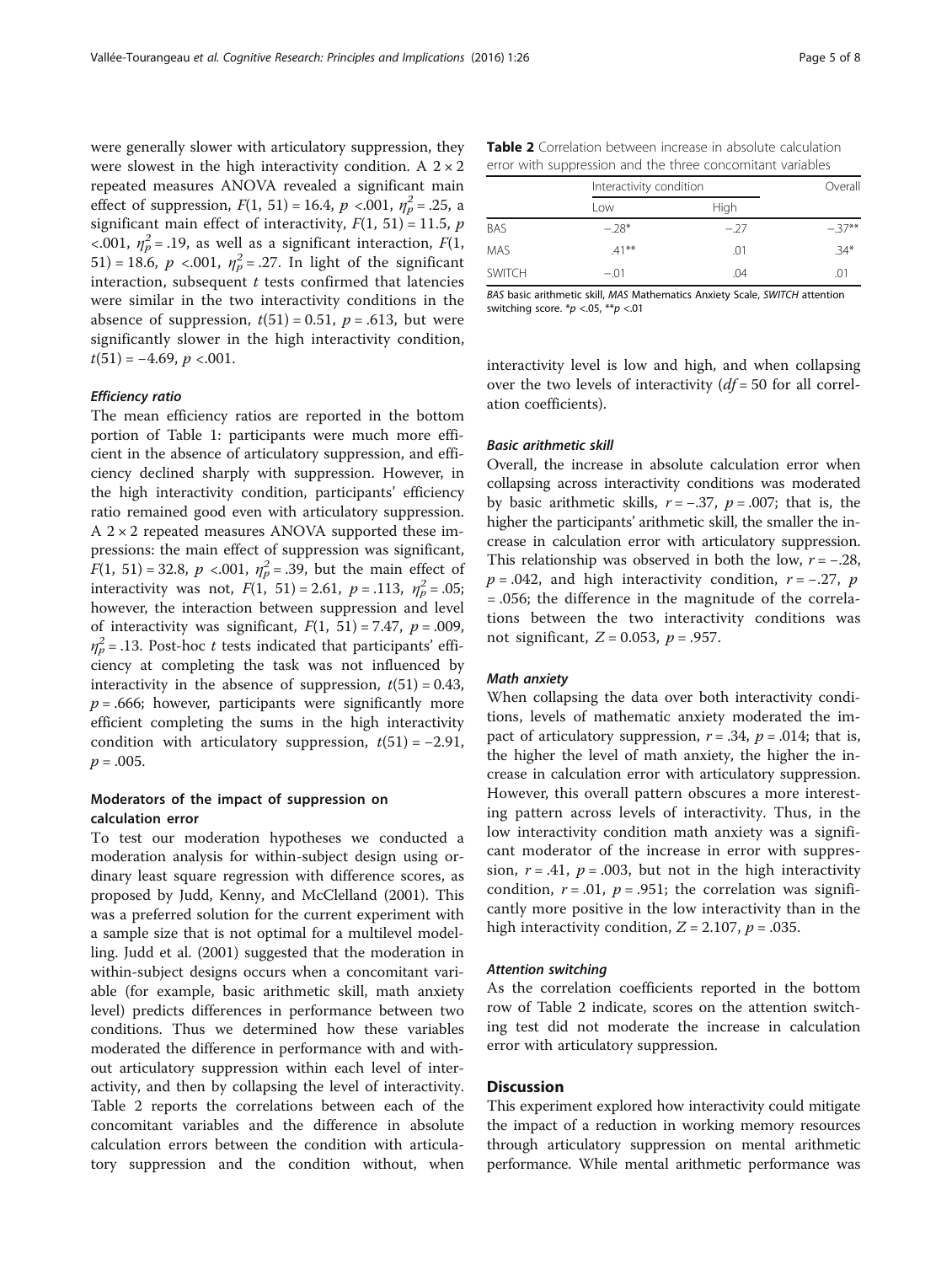always poorer with articulatory suppression, deterioration was always significantly greater when participants completed the sums with their hands palm down on the table top. Crucially, interactivity attenuated the impact of a secondary task that taxed the phonological loop, which reduced participants' ability to rehearse interim totals or plan counting strategies sub-vocally. The possibility of restructuring the physical problem presentation over the course of the calculation ensured that the participants could reconfigure the environment in a manner that compensated for the reduction in internal working memory capacity. The combined resources of the agent coupled to a malleable environment in the high interactivity condition did not soak up completely the resources depletion caused by articulatory suppression since performance was affected by the secondary task, but it was sufficiently robust to ensure efficient calculations.

It is important to acknowledge that different materials were employed in the low and high interactivity conditions. The size of the numbers was a little bigger and the number-background contrast was a little sharper in the low interactivity than in the high interactivity condition. It is not clear on the basis of the present data whether these differences acted to reduce the benefit of interactivity, since in the absence of suppression the participants' accuracy only improved marginally in the high interactivity condition. Certainly, previous experiments that have used the same material in both low and high interactivity conditions have reported substantial effects of interactivity on performance (for example, Allen & Vallée-Tourangeau, [2016](#page-6-0); Carlson et al., [2007\)](#page-7-0); although we note that in the study of Carlson et al. the performance improvement in a high interactivity condition was marginal with sums that were of the same length as those employed in the present experiment (viz., 11 numbers long; see their Fig. 2, p. 753), but much more pronounced with longer sums. It is possible that the addition task was insufficiently demanding in the absence of suppression for the benefit of interactivity to manifest significantly in terms of improved accuracy and reduced calculation error. As for the minor differences in materials across condition, the perceptual information probably varied with head movements and posture adjustments as participants solved the additions. More importantly, the physical configuration of the problem changed in the high interactivity condition: thus, participants' actions wrought changes in the physical configuration of the problem, changes that are contingent on the preceding state of the problem. We propose that a higher degree of interactivity elevates performance in part because it creates a dynamic problem configuration that not only lightens the load, but also leads to the creation of congenial interim sums and to physically segregated categories of elements (such as those counted, those yet to be counted). Thus different arithmetic strategies can be enacted with a malleable problem presentation (Vallée-Tourangeau, [2013\)](#page-7-0).

Keeping hands still in a task that naturally scaffolds on gestures and the use of fingers to anchor attention and binds elements to their functional roles (Carlson et al., [2007](#page-7-0)) probably requires some inhibitory control that, in turn, requires some executive capacity. However, it is important to note that Goldin-Meadow et al. ([2001](#page-7-0)) found no difference in performance when participants were instructed not to gesture and when they naturally chose not to gesture in a gesture-allowed context. Thus, it is unlikely that preventing participants from using their hands co-opted executive capacity in a manner that offered a substantial explanation of the inferior arithmetic performance in the low interactivity condition. Pointing alone is a complementary action (Kirsh, [1995](#page-7-0)) that elevates performance in a variety of counting tasks (for example, Neth & Payne, [2011](#page-7-0); Guthrie, Mayer, & Vallée-Tourangeau, [2014\)](#page-7-0). A higher degree of interactivity elevates performance; however, it is not possible to apportion the relative contribution of the changing problem configuration and complementary actions (such as pointing) to the performance improvement with the procedure employed in the present experiment. Finally, the present experiment cannot determine the contribution of embodiment in the performance improvement in the high interactivity condition. A condition where participants direct an experimenter to move the tokens on their behalf while remaining still themselves, may help us better understand the role of embodiment. Such a control condition would not eliminate the participants' sense of agency since they could still create a dynamic problem presentation, and they would still be coupled to the environment, albeit indirectly. To eliminate the agent-environment coupling as well as embodiment would require a yoked control condition where passive participants either watch a video of a successful participant in a high interactivity condition or are presented with a still image of the final problem configuration of a participant who announced the correct answer. It is plausible to conjecture that such yoked participants may benefit from the changes in the initial physical configuration of the problem, recognize some or all of the emerging groupings, and see how these groupings can be combined to arrive at the answer. However, a participant's action and engagement with the task in the high interactivity condition may create a series of changes to the problem configuration that chart a singular and contingent spatiotemporal trajectory that benefits the participant qua agent much more than a passive observer. These remain important empirical questions.

Accuracy in the high interactivity conditions dropped by 20% with articulatory suppression, and latency increased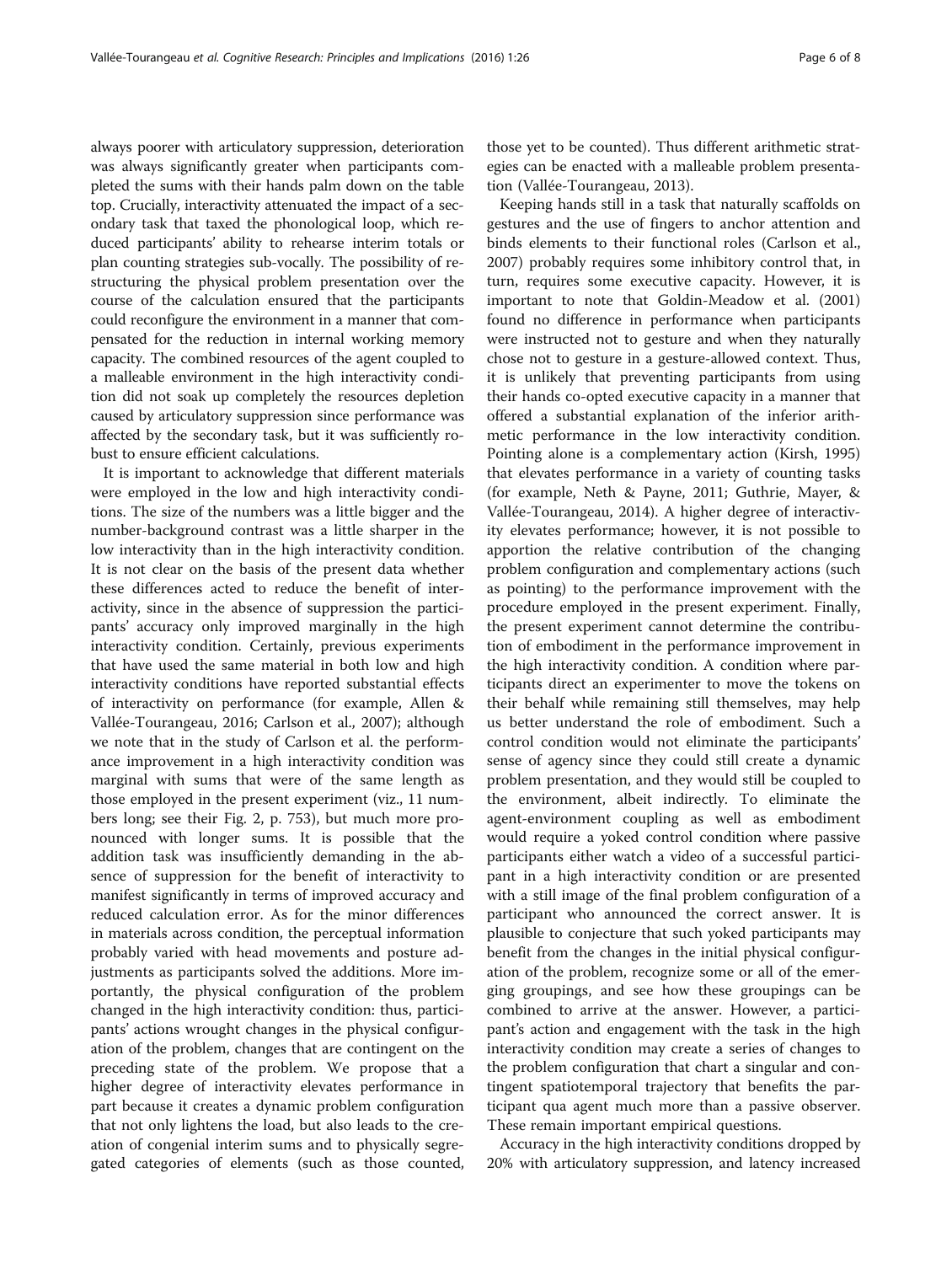<span id="page-6-0"></span>by nearly 14 seconds on average (a 37% increase in latency). In contrast, latency across the low interactivity conditions increased by 3.4 seconds on average with articulatory suppression (a 9% increase in latency). At first, the latency data might suggest participants did not fully engage with the secondary task in the low interactivity condition, yet accuracy was down by 30% and absolute calculation errors were four times as large with articulatory suppression in the low interactivity condition (see Fig. [1\)](#page-3-0). Rather, what these relatively short latencies indicate was that the task was very hard in the low interactivity condition with articulatory suppression: participants abandoned calculations more quickly in the low interactivity condition than in the high interactivity condition and were more likely to guess the answer. It is interesting to note that participants' level of mathematics anxiety was a significant moderator of the impact of suppression on calculation error, but only in the low interactivity condition. This suggests that participants anxious about math might have guessed more in the low interactivity condition, reducing problem latency but also increasing error. This pattern has been previously reported in the math anxiety literature (for example, Ashcraft & Krause, 2007). Thus, in this simple arithmetic task, the reduction of internal working memory capacity through articulatory suppression had its most deleterious effect on participants with higher levels of math anxiety.

Participants' basic arithmetic skills moderated the impact of articulatory suppression, in both the low and high interactivity conditions. In turn, math anxiety moderated the impact of suppression only in the low interactivity condition; this finding suggests that a higher degree of interactivity produced more resilient performance irrespective of differences in anxiety. Finally, the attention switching scores did not moderate the impact of suppression on performance either in the low or high interactivity condition. To the extent that this task gauges participants' ability to switch their attention, we expected these scores to correlate positively with changes in performance as a function of suppression; they did not. A more precise measure of attention switching, perhaps using an automated task or a composite score from different attention switching tasks, might offer a more informative window on how switching skills might moderate the influence of articulatory suppression on mental arithmetic.

# Conclusions

Overall, we consider these moderation patterns to be quite revealing. Psychometric efforts to unveil the cognitive capacities and dispositions subserving performance in a domain must be interpreted relative to a context of reasoning. In the experiment reported here, the context varied in terms of the degree of interactivity it afforded

and the cognitive resources that could be deployed on the primary task. Math anxiety may be an important moderator of mental arithmetic performance (Ashcraft, 2002). There is much evidence to suggest that math anxiety is associated with lower working memory capacity (Passolunghi, Caviola, De Agostini, Perin, & Mammarella, [2016](#page-7-0)); working memory resources may be further compromised by intrusive math-averse ideation while performing a math task (Ashcraft & Krause, 2007; Carey, Hill, Devine, & Szücs, [2016;](#page-7-0) Ramirez, Gunderson, Levine, & Beilock, [2013](#page-7-0)). Our findings demonstrate that allowing participants to interact with a malleable problem presentation attenuates the impact of math anxiety on performance. A systemic perspective on cognition seeks to describe cognitive products and processes of a system configured by the dynamic coupling of an agent and his or her physical environment (Vallée-Tourangeau, Abadie, & Vallée-Tourangeau, [2015](#page-7-0)). In the present mental arithmetic task, interacting with the physical problem presentation transformed an agent's ability to solve these problems. The resulting performance invites a characterization of the cognitive capacities of the system rather than of the agent.

### Acknowledgements

We thank Emily Cox-Crowley, Lisa Guthrie, Alexandra Licudi, and Francesca Tromans for their help with the preparation of the experimental material as well as with the recruiting and running of the participants. We are also grateful for the excellent comments from two anonymous reviewers on a previous version of this manuscript.

### Authors' contributions

FV-T conceived and designed the experiment and produced a first draft of all the sections of the paper. MS contributed to the statistical analyses, co-wrote the Results section, and critically revised the manuscript. GV-T critically revised the manuscript and offered rewrite suggestions for important intellectual content. All authors read and approved the final manuscript.

### Competing interests

The authors declare that they have no competing interests.

### Ethics approval and consent to participate

The Research Ethics Committee of Kingston University's Faculty of Arts and Social Sciences conferred a favorable opinion on the research protocol.

### Author details

<sup>1</sup>Department of Psychology, Kingston University, Kingston-upon-Thames KT1 2EE, UK. <sup>2</sup>Department of Psychology, University of Essex, Wivenhoe Park Colchester, Essex CO4 3SQ, UK. <sup>3</sup>Department of Management, Kingston University, Kingston-upon-Thames KT2 7LB, UK.

## Received: 10 May 2016 Accepted: 3 November 2016 Published online: 07 December 2016

### References

- Allen, M., & Vallée-Tourangeau, F. (2016). Interactivity defuses the impact of maths anxiety in primary school children. International Journal of Science and Mathematics Education, 14, 1553–1566. doi:[10.1007/s10763-015-9659-9.](http://dx.doi.org/10.1007/s10763-015-9659-9)
- Ashcraft, M. H. (2002). Math anxiety: Personal, educational and cognitive consequences. Current Directions in Psychological Research, 11, 181–185. doi[:10.1111/1467-8721.00196.](http://dx.doi.org/10.1111/1467-8721.00196)
- Ashcraft, M. H., & Krause, J. A. (2007). Working memory, math performance, and math anxiety. Psychonomic Bulletin & Review, 14, 243–248. doi:[10.3758/](http://dx.doi.org/10.3758/BF03194059) [BF03194059.](http://dx.doi.org/10.3758/BF03194059)